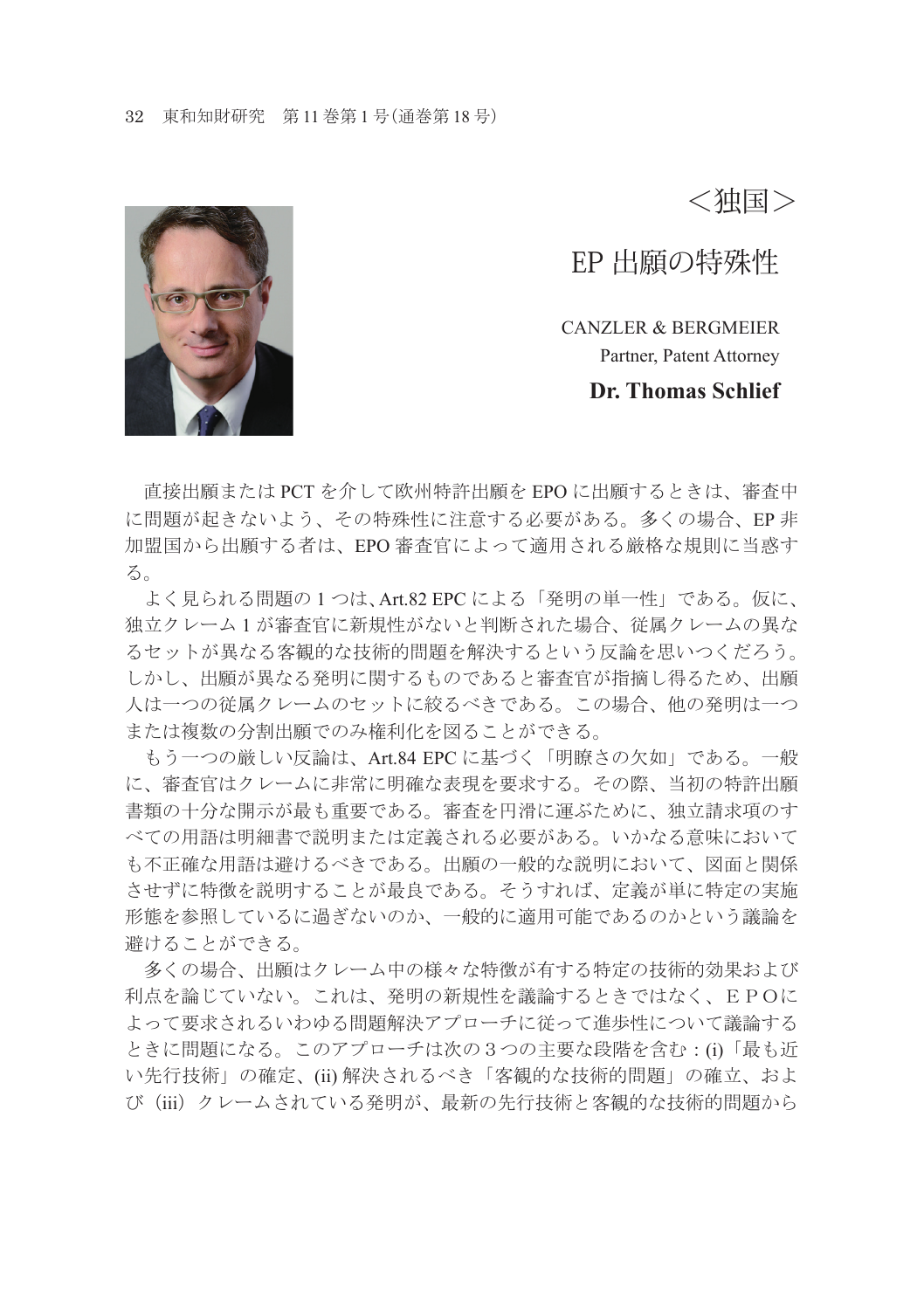始めて、当業者にとって自明であるかどうかの考察。

 (iii)の段階では、発明の特徴が有する技術的効果と利点についての議論がし ばしば必要となる。出願中にそれぞれの開示がない場合には、そのような議論は ずっと複雑化するだろう。

 総じて、EPO の前に権利化を意図して特許出願書類を作成する際には、成功 のチャンス増大と特許取得経費低減のために、上述の事項を覚えておいたほうが よい。

(邦訳:当研究所)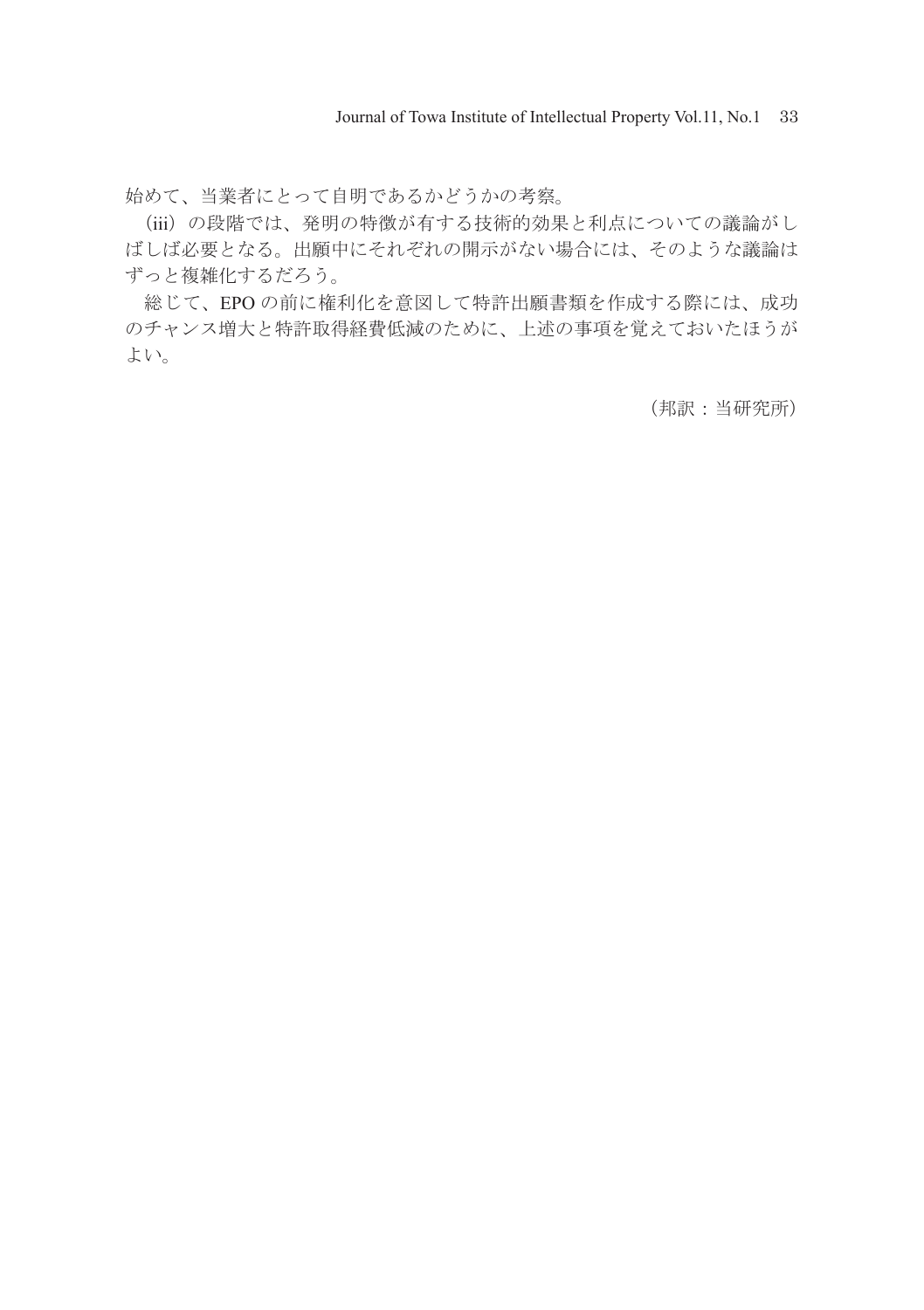## $\langle$  Germany  $\rangle$

## **Peculiarities with EP Applications**

CANZLER & BERGMEIER Partner, Patent Attorney

## **Dr. Thomas Schlief**

 When filing a European patent application with the EPO, either by direct filing or via the PCT, one has to be aware of some peculiarities in order to avoid problems during prosecution. In many cases, applicants from non-EP member states wonder about the strict rules applied by EPO examiners.

 One issue often encountered is the "unity of invention" according to Art. 82 EPC. If, let's say, independent claim 1 is found by the examiner to be not novel, he might come up with the objection that different sets of subclaims solve different objective technical problems. As a consequence the examiner might argue that the application concerns different inventions, and the applicant should concentrate on one set of subclaims only. The other invention(s) can then only be prosecuted in one or more divisional applications.

 Another severe objection is "missing clarity" according to Art. 84 EPC. In general, the examiners request a very clear claim language. Here, the sufficient disclosure in the original patent application is of utmost importance. At best, every term in the independent claim(s) needs to be explained or defined in the description in order to avoid to get stuck during prosecution. Imprecise terms should be avoided at all means. It is best to explain the relevant features in the general description of the application and not in the part relating to the figures. Then there will be no discussion of whether the definitions just refer to a specific embodiment of the application or are generally applicable.

 Quite often applications do not discuss the specific technical effects and advantages of the various features in the claims. This is not an issue when arguing the novelty of the invention, but when discussing the inventive step following the so-called problem-solution approach required by the EPO. This approach comprises three main stages : (i) determining the "closest prior art", (ii) establishing the "objective technical problem" to be solved, and (iii) considering whether or not the claimed invention, starting from the closest prior art and the objective technical